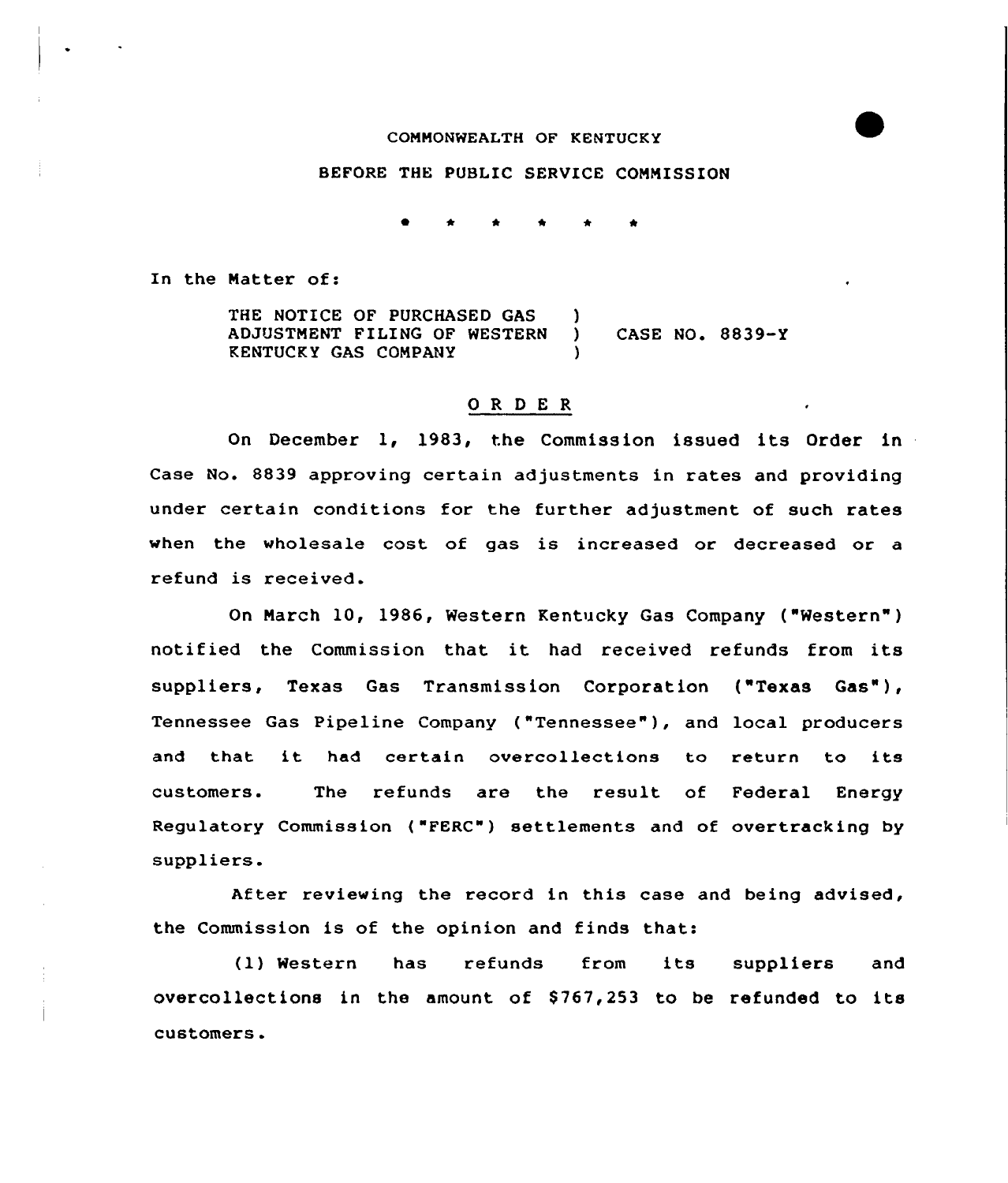(2) <sup>A</sup> refund factor of 2.69 cents per Ncf should be used as a reduction in the purchased gas adjustment.

(3) The refund factor should remain in effect for 12 months, as Western proposes, to ensure a more equitable refund to all customers.

(4) The refund factor should begin with meter readings taken on April 1, 19S6, or as soon as practical thereafter.

(5) Western should refund the amount reported in its application plus interest at a rate equal to the "3-Month Commercial Paper Rate" less 1/2 of l percent to cover the costs of refunding. These monthly rates are reported in the Federal Reserve Bulletin and the Federal Reserve Statistical Release.

IT IS THEREFORE ORDERED that:

(1) Western shall apply a refund factor in the amount of 2.69 cents per Ncf as a reduction in the approved purchased gas adjustment beginning with meter readings taken on April 1, 1986, and this refund factor shall remain in effect until the total amount refunded will, as nearly as possible, reflect the amount received. The refund factor will terminate when the amount refunded equals the amount herein reported plus interest.

(2) Within 30 days of the date the refund is terminated Western shall file with this Commission <sup>a</sup> summary statement showing a reconciliation of customer billings and the amount refunded.

 $-2-$